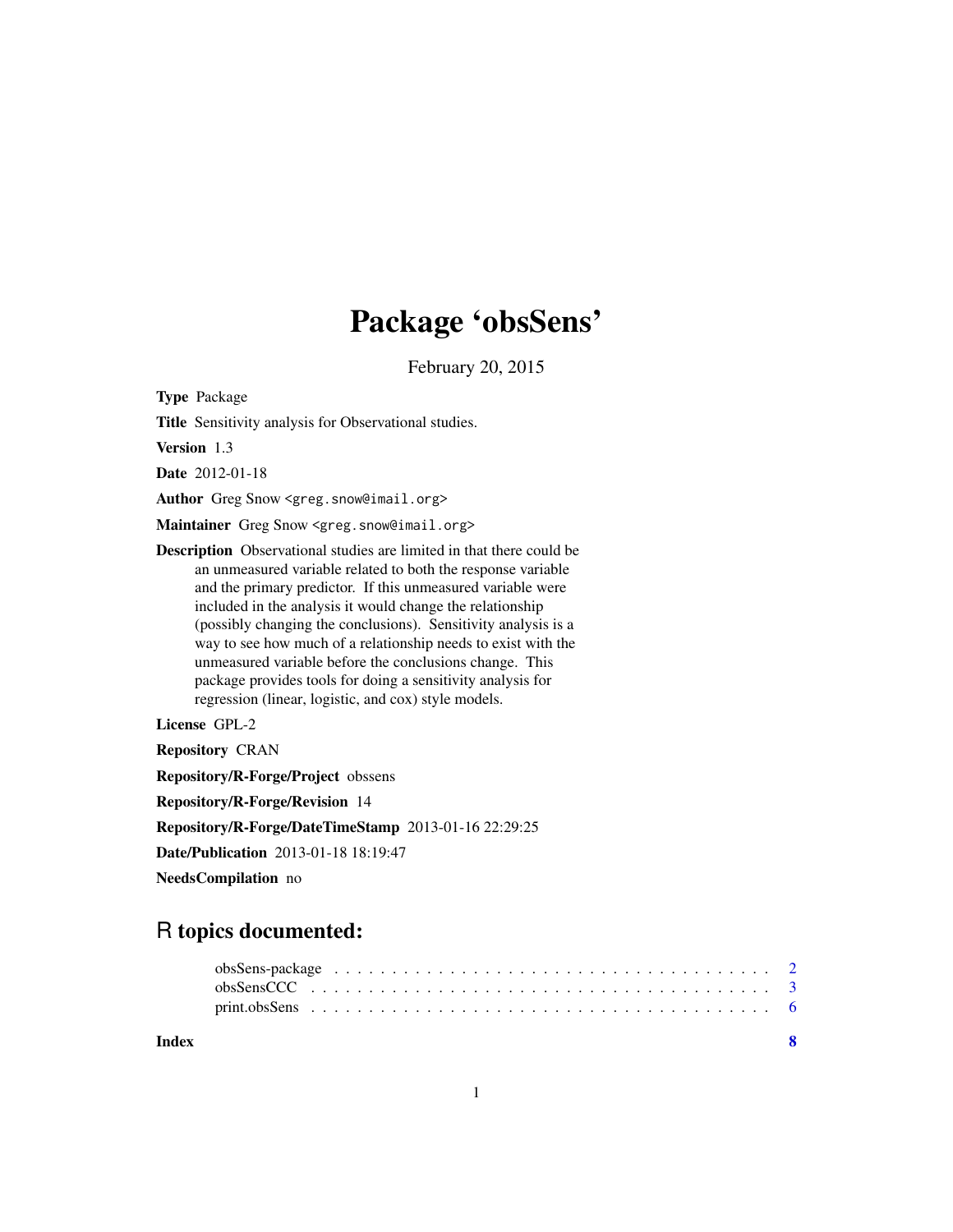<span id="page-1-0"></span>obsSens-package *Perform sensitivity analysis on observational studies to explore possible effects of unmeasured (lurking) variables.*

#### **Description**

This package provides functions for doing sensitivity analysis on coefficients of regression type models (regression, logistic regression, cox proportional hazards). These assume a true model of the form:  $g(y)$ =beta\*x+gamma\*u+theta\*z where u is an unmeasured potential lurking variable, x is the main variable of interest (treatment) and z represents other potential variables in the model. The response variable (y) can be continuous, binary, or a survival object. These functions examine the effect of u on beta for different values of gamma and the relationship between u and y.

#### Details

| Package: | obsSens      |
|----------|--------------|
| Type:    | Package      |
| Version: | 1.0          |
| Date:    | 2007-12-21   |
| License: | Artistic-2.0 |

The key functions are all of the form obsSensYXU where Y specifies the type of variable used as the response variable (y), X specifies the type of variable used as the main predictor variable to be tested (x), and U specifies the type of unmeasured variable to use. They can take on the following values: S - survival analysis (Y only), C - Categorical (logistic regression, currently only handles 2 levels), or N - normal (or continuous variables).

All the functions take either a fitted model object (lm, glm, or coxph) or a coefficient value and its confidence interval. You then specify values (vector) for the possible relationship between Y and U and X and U. The return value is a list with a matrix or array with the adjusted coefficients and upper and lower confidence limits.

#### Author(s)

Greg Snow <greg.snow@imail.org>

#### References

Lin, DY and Psaty, BM and Kronmal, RA. (1998): Assessing the Sensitivity of Regression Results to Unmeasured Confounders in Observational Studies. Biometrics, 54 (3), Sep, pp. 948-963.

Baer, VL et. als (2007): Do Platelet Transfusions in the NICU Adversely Affect Survival? Analysis of 1600 Thrombocytopenic neonates in a mulihospital healthcare system. Journal of Perinatology, 27, pp. 790-796.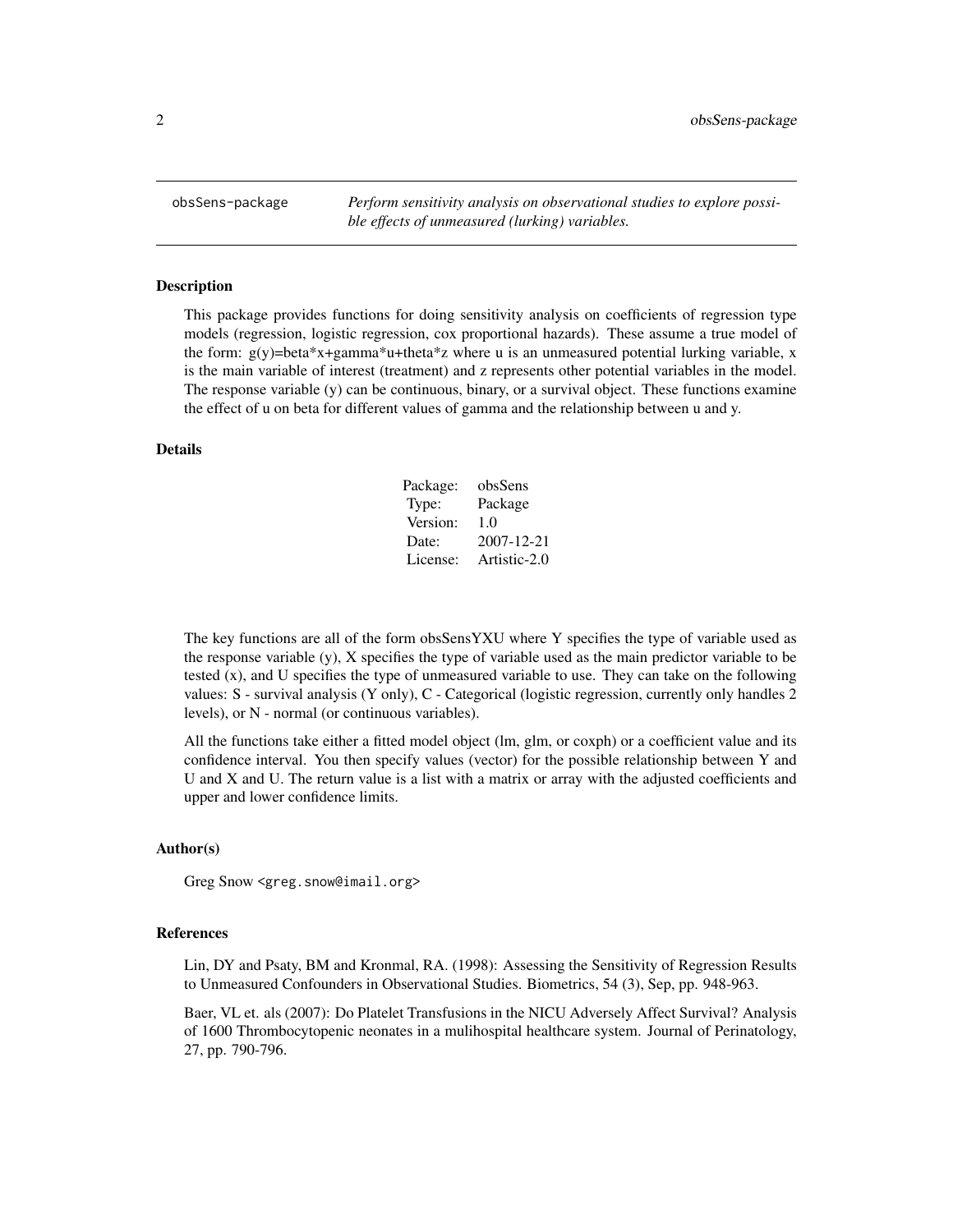#### <span id="page-2-0"></span>obsSensCCC 3

#### Examples

```
# Recreate tables from above references
obsSensCCC( log(23.1), log(c(6.9, 77.7)), g0=c(2,6,10),
 p0 = seq(0, .5, .1), p1 = seq(0, 1, .2)obsSensSCC( log(1.21), log(c(1.09,1.25)),
 p0 = seq(0, .5, .1), p1 = seq(0, 1, .1), g0 = 3)obsSensCNN( log(1.14), log(c(1.10,1.18)),
 rho=c(0,.5, .75, .85, .9, .95, .98, .99),
 gamma=seq(0,1, .2), sdx=4.5)
```
obsSensCCC *Compute Sensitivity analysis for Observational Studies*

#### Description

Computes a Sensitivity analysis for a coefficient from a regression model (linear, logistic, Cox) on Observational data. Computes new coefficient estimate and confidence interval for various relationships between the response, predictor of interest, and an unmeasured variable. The last 3 letters of each function refer to the type of the variables in the order Y, X, U with C meaning categorical, N meaning normal (continuous), and S being a survival object.

#### Usage

obsSensCCC(model, which = 2, g0 = c(2, 6, 10), g1, p0 = seq(0, 1, 0.2), p1 = p0, logOdds = FALSE, metho obsSensCCN(model, which = 2, gamma = round(seq(0, 2  $*$  bstar, length = 6), 4), delta = seq(0, 3, 0.5), l obsSensCNN(model, which = 2, gamma = round(seq(0, 2  $*$  bstar, length = 6), 4), rho = c(0, 0.5, 0.75, 0.8 obsSensNCC(model, which = 2,  $g0 = c(2, 6, 10)$ ,  $g1$ ,  $p0 = seq(0, 1, 0.2)$ ,  $p1 = p0$ ,  $log = TRUE$ , method = c(  $obsSensNCN(mod 1, which = 2, gamma = round(seq(0, 3, length = 6), 4), delta = seq(0, 3, 0.5), log = TRU$ obsSensNNN(model, which = 2, gamma = round(seq(0, 2  $*$  bstar, length = 6), 4), rho = c(0, 0.5, 0.75, 0.85, 0.9, 0.95, 0.98, 0.99), sdx, log = TRUE, method = c("approx", "sim"))  $obsSensSCC(model, which = 2, g0 = c(2, 6, 10), g1, p0 = seq(0, 1, 0.2), p1 = p0, logHaz = FALSE, method$ obsSensSCN(model, which = 2, gamma = round(seq(0, 3, length = 6), 4), delta = seq(0, 3, 0.5), logHaz =  $obsSensSNN(mod 1, which = 2, gamma = round(seq(0, 3, length = 6), 4), rho = c(0, 0.5, 0.75, 0.85, 0.9,$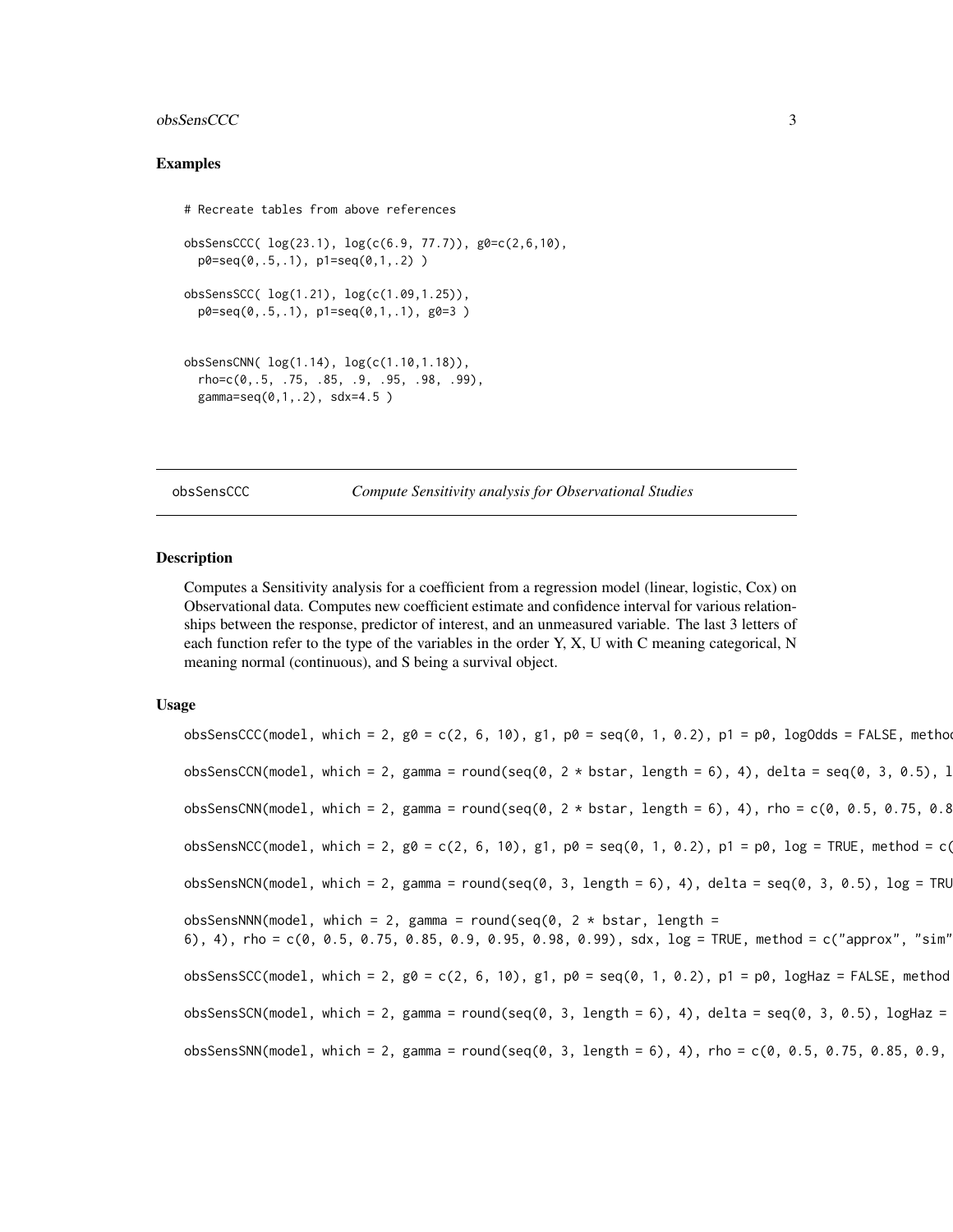#### **Arguments**

| model   | A regression model object (result of 1m, g1m, or coxph or other object with a<br>coef method) or a single numerical value representing the estimated coefficient<br>from a regression model.                       |
|---------|--------------------------------------------------------------------------------------------------------------------------------------------------------------------------------------------------------------------|
| which   | Which coefficient (in the results from coef (model)) corresponds to the predic-<br>tor of interest. If model is a number then this should be a 2 element vector with<br>the initial confidence interval for model. |
| g0      | The slopes on the unmeasured variable when $x=0$ (on the log scale, not re-<br>sponse).                                                                                                                            |
| g1      | The slopes on the unmeasured variable when $x=1$ , if missing then $g1=g0=g$ amma<br>is assumed.                                                                                                                   |
| p0      | Probability that $U=1$ given $x=0$ .                                                                                                                                                                               |
| p1      | Probability that $U=1$ given $x=1$ .                                                                                                                                                                               |
| log0dds | Should the resulting table be on the log scale or response scale.                                                                                                                                                  |
| log     | Should the resulting table be on the log scale or not.                                                                                                                                                             |
| logHaz  | Should the resulting table be on the log Hazard ratio scale or Hazard ratio scale.                                                                                                                                 |
| method  | Either "approx" or "sim", only approx is currently implemented.                                                                                                                                                    |
| gamma   | Slopes for U (unmeasured variable).                                                                                                                                                                                |
| delta   | The difference between the mean of $U x=0$ and mean of $U x=1$ .                                                                                                                                                   |
| rho     | Correlation coefficient between x and U.                                                                                                                                                                           |
| sdx     | Standard Deviation of x (default will try to extract this from model, it will need<br>to be provided if model is a number rather than a model object).                                                             |

#### Details

These functions are all used to do sensitivity analysis on regression models for observational data. Currently it works with linear regression, logistic regression (using glm), and survival regressions (using coxph). All models are of the general form:

 $y = b1*x + gamma*U + Beta*Z$ 

Where y is the response (or function of the response). The first letter in the triplet at the end of each function name corresponds to the type of response variable, N-normal/numeric (continuous), C-Categorical (binary, logistic regression), and S-Survival (coxph models).

The x variable is the coefficient of interest (usually the treatment variable, or primary predictor of interest). The 2nd letter in the triplet can be C-Categorical (x is 0 or 1, usually control vs. treatment) or N-Numeric, a continuous variable.

The U variable is an unmeasured potential confounder that we believe may be related to y and x. The final letter in the final triplet refers to the type of unmeasured variable that we want to correct for: C-Categorical/binary (0-1, present-absent) or N-Numerical/continuous (in this case it is assumed to be normal with mean 0 and sd 1).

The Z represents additional covariates in the model that are not of primary interest in the sensitivity analysis. It is assumed that Z and U are independent of each other.

For all the functions you specify the potential relationships between U and y (gamma,  $g\theta$ , and  $g1$ ) and potential relationships between x and U ( $p\theta$ ,  $p1$ , delta, and rho). Then the functions compute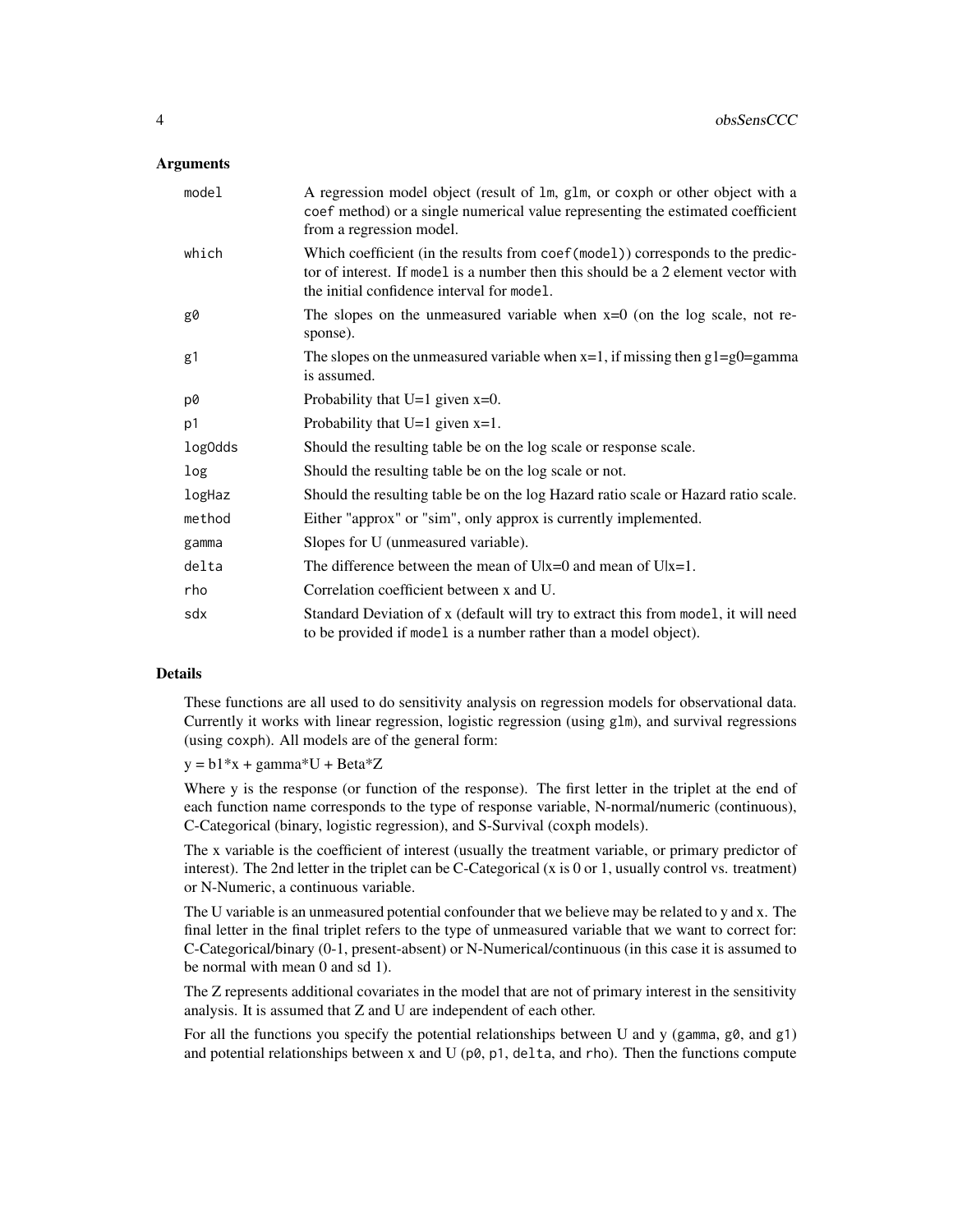#### <span id="page-4-0"></span>obsSensCCC 5

a new estimate of b1 (the slope for x, the variable of interest) and its confidence interval given each combination of the relationships between U, y, and x.

Currently only the approximation method by Lin et. al. is available. In the future a simulation method will also be implemented.

#### Value

An obsSens object (S3) stored as a list with the following elements:

| beta  | A matrix/array with the adjusted slopes for the different conditions.        |
|-------|------------------------------------------------------------------------------|
| 1c1   | A matrix/array with the lower confidence intervals for the slopes.           |
| ucl   | A matrix/array with the upper confidence intervals for the slopes.           |
| log   | A logical indicating if the values are on the log scale.                     |
| xname | The 'name' of the x variable of interest                                     |
| type  | Character field with the type of y variable, can be 'cat', 'surv', or 'num'. |

#### Note

Note: Currently there are no checks on whether the conditions will be appropriate for the approximation to be close. See the first paper below for the conditions when the approximation is good.

#### Author(s)

Greg Snow <greg.snow@imail.org>

#### References

Lin, DY and Psaty, BM and Kronmal, RA. (1998): Assessing the Sensitivity of Regression Results to Unmeasured Confounders in Observational Studies. Biometrics, 54 (3), Sep, pp. 948-963.

Baer, VL et. als (2007): Do Platelet Transfusions in the NICU Adversely Affect Survival? Analysis of 1600 Thrombocytopenic neonates in a mulihospital healthcare system. Journal of Perinatology, 27, pp. 790-796.

#### See Also

[print.obsSens](#page-5-1), [summary.obsSens](#page-5-2)

#### Examples

# Recreate tables from above references

```
obsSensCCC( log(23.1), log(c(6.9, 77.7)), g0=c(2,6,10),
 p0=seq(0,.5,.1), p1=seq(0,1,.2) )
obsSensSCC( log(1.21), log(c(1.09,1.25)),
 p0 = seq(0, .5, .1), p1 = seq(0, 1, .1), g0 = 3)
```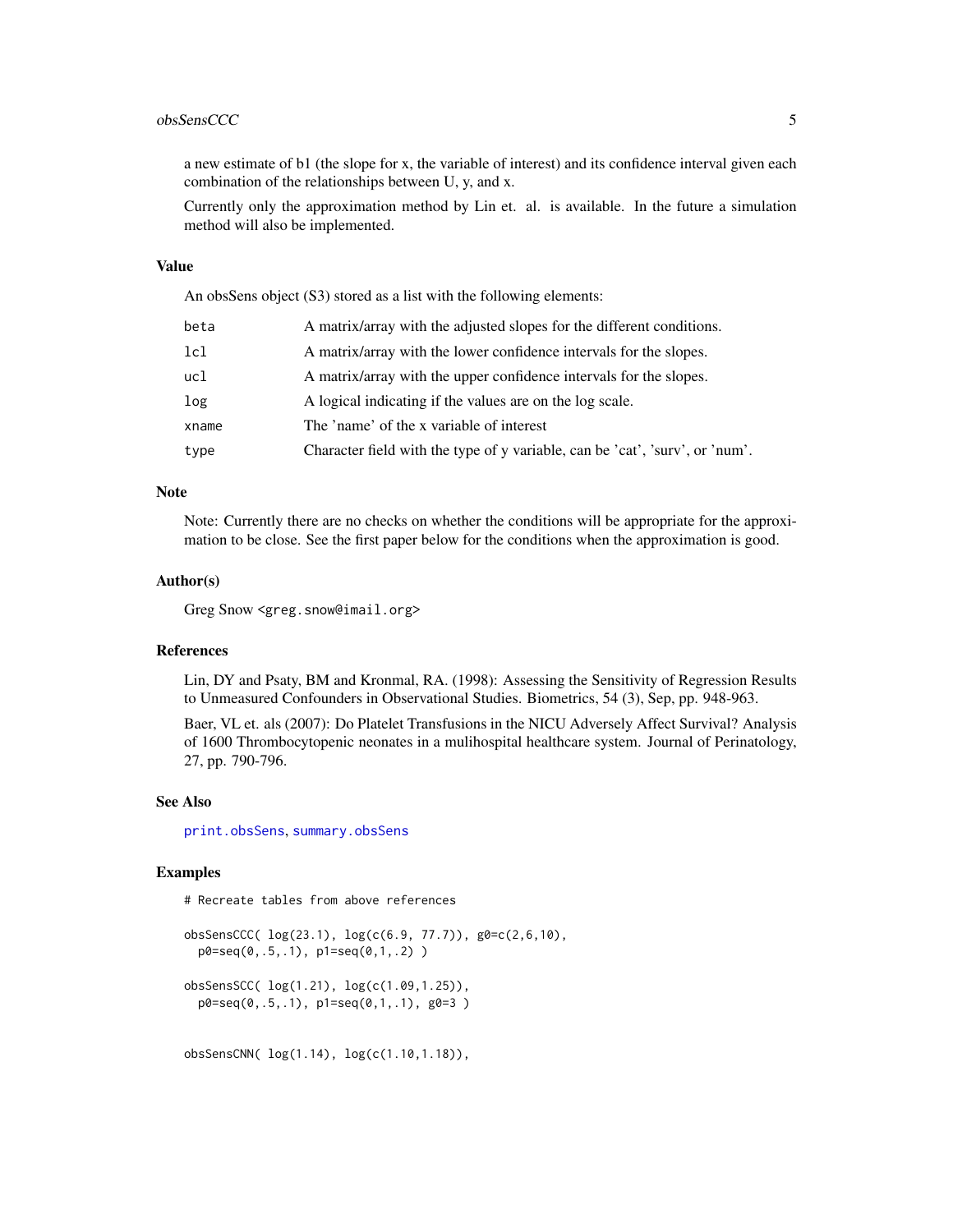```
rho=c(0,.5, .75, .85, .9, .95, .98, .99),
gamma=seq(0,1,.2), sdx=4.5 )
```
<span id="page-5-1"></span>print.obsSens *Print and Summarize ObsSens objects.*

#### <span id="page-5-2"></span>Description

Print a nice table of the results from a sensitivity analysis on observational data.

#### Usage

```
## S3 method for class 'obsSens'
print(x, \ldots)## S3 method for class 'obsSens'
summary(object, digits=3, ...)
## S3 method for class 'summary.obsSens'
print(x, \ldots)
```
#### Arguments

|           | An obsSens object or summary obsSens object.                      |
|-----------|-------------------------------------------------------------------|
| object    | An obsSens object.                                                |
| digits    | Passed to format.                                                 |
| $\ddotsc$ | Additional arguments passed on to print methods for matrix/array. |

#### Details

These functions print and summarize the results of the obsSens functions. The only difference in the print and summary methods is the return value (the information printed to the screen is the same). The print function returns a copy of the original object. The summary function returns a matrix/array of character strings corresponding to what is printed that can hopefully be used along with other functions (latex, xtable, odfTable, ...) for typesetting results in other formats.

#### Value

The print method returns a copy of the original object. The summary method returns a character array/matrix with the coefficients and confidence intervals to be passed to other typesetting/printing functions.

#### Author(s)

Greg Snow <greg.snow@imail.org>

<span id="page-5-0"></span>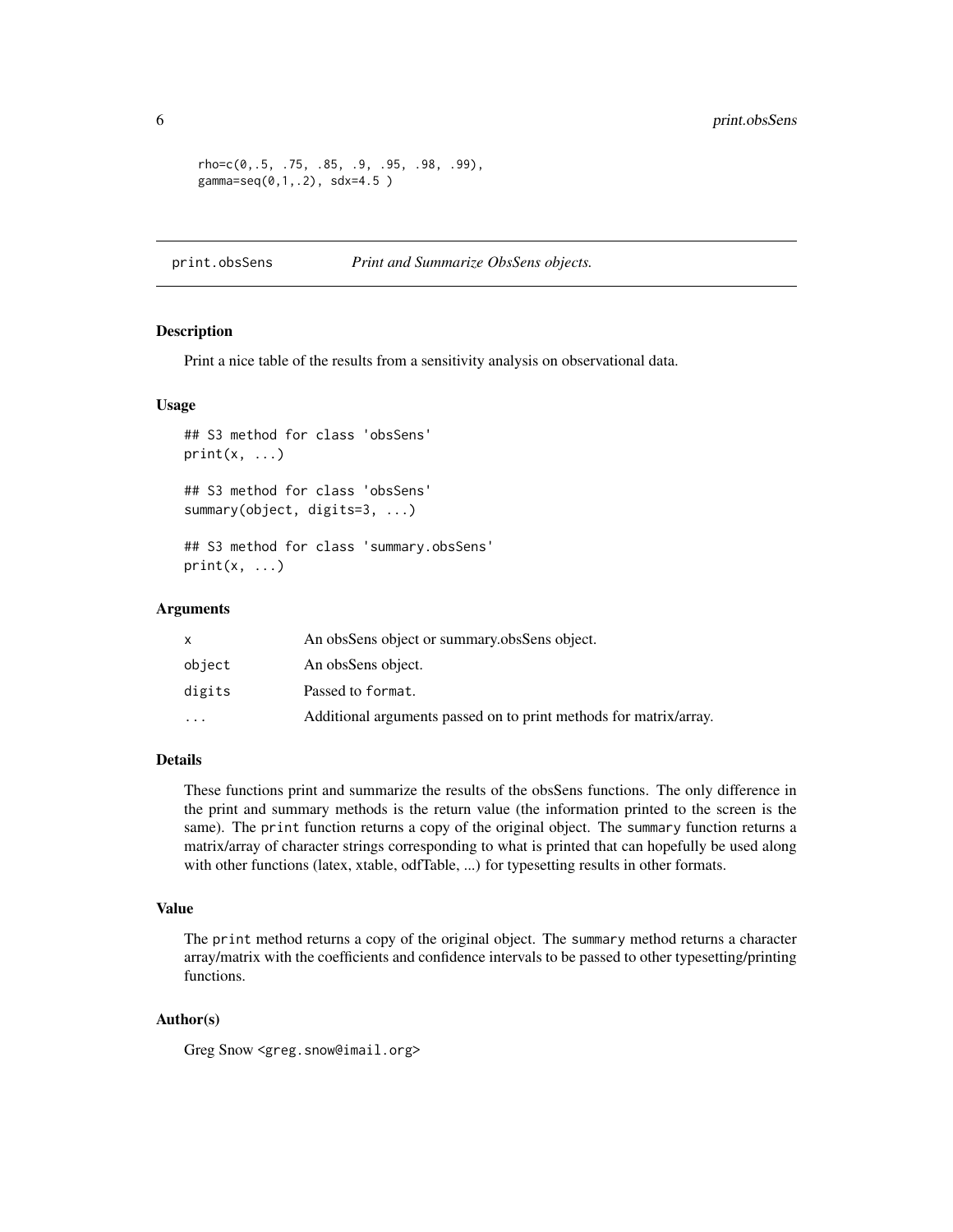#### print.obsSens 7

#### Examples

```
# Recreate tables from above references
obsSensCCC( log(23.1), log(c(6.9, 77.7)), g0=c(2,6,10),
  p0=seq(0,.5,.1), p1=seq(0,1,.2) )
obsSensSCC( log(1.21), log(c(1.09,1.25)),
  p0=seq(0,.5,.1), p1=seq(0,1,.1), g0=3 )
obsSensCNN( log(1.14), log(c(1.10,1.18)),
  rho=c(0,.5, .75, .85, .9, .95, .98, .99),
  gamma=seq(0,1,.2), sdx=4.5 )
```